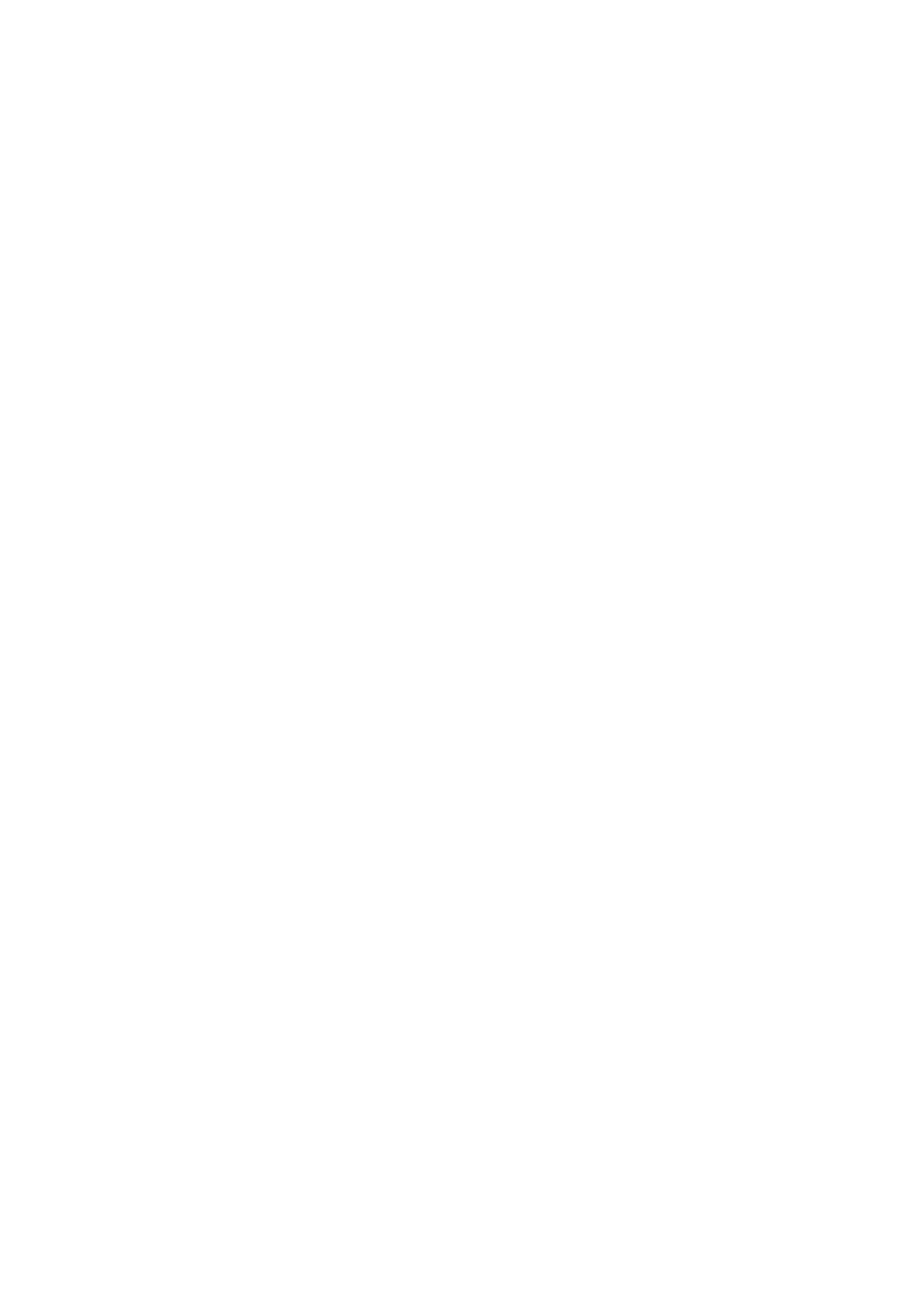

#### **1 Welcome**

The Chair opened the meeting and welcomed everyone present.

#### **2 Apologies**

There were no apologies.

# **3 Declaration of Interest**

Member M Turinsky declared an interest in item 15: Howick Local Grants Round Three and Multiboard Grants Round Two 2021/2022 grant allocations: LG2207-314 Botany & Flat Bush Ethnic Association Incorporated, LG2207-330 Botany & Flat Bush Ethnic Association Incorporated and LG2207-339 Young Life New Zealand Trust.

Member P Young declared an interest in item 15: Howick Local Grants Round Three and Multiboard Grants Round Two 2021/2022 grant allocations: LG2207-314 Botany & Flat Bush Ethnic Association Incorporated, LG2207-330 Botany & Flat Bush Ethnic Association Incorporated and LG2207-326 Auckland Ice Hockey Association Incorporated.

#### **4 Confirmation of Minutes**

Resolution number HW/2022/57

MOVED by Member B Wichman, seconded by Member B Burns:

#### **That the Howick Local Board:**

**a) confirm the ordinary minutes of its meeting, held on Thursday, 21 April 2022, including the confidential section, as a true and correct record.**

**CARRIED**

# **5 Leave of Absence**

There were no leaves of absence.

#### **6 Acknowledgements**

There were no acknowledgements.

#### **7 Petitions**

There were no petitions.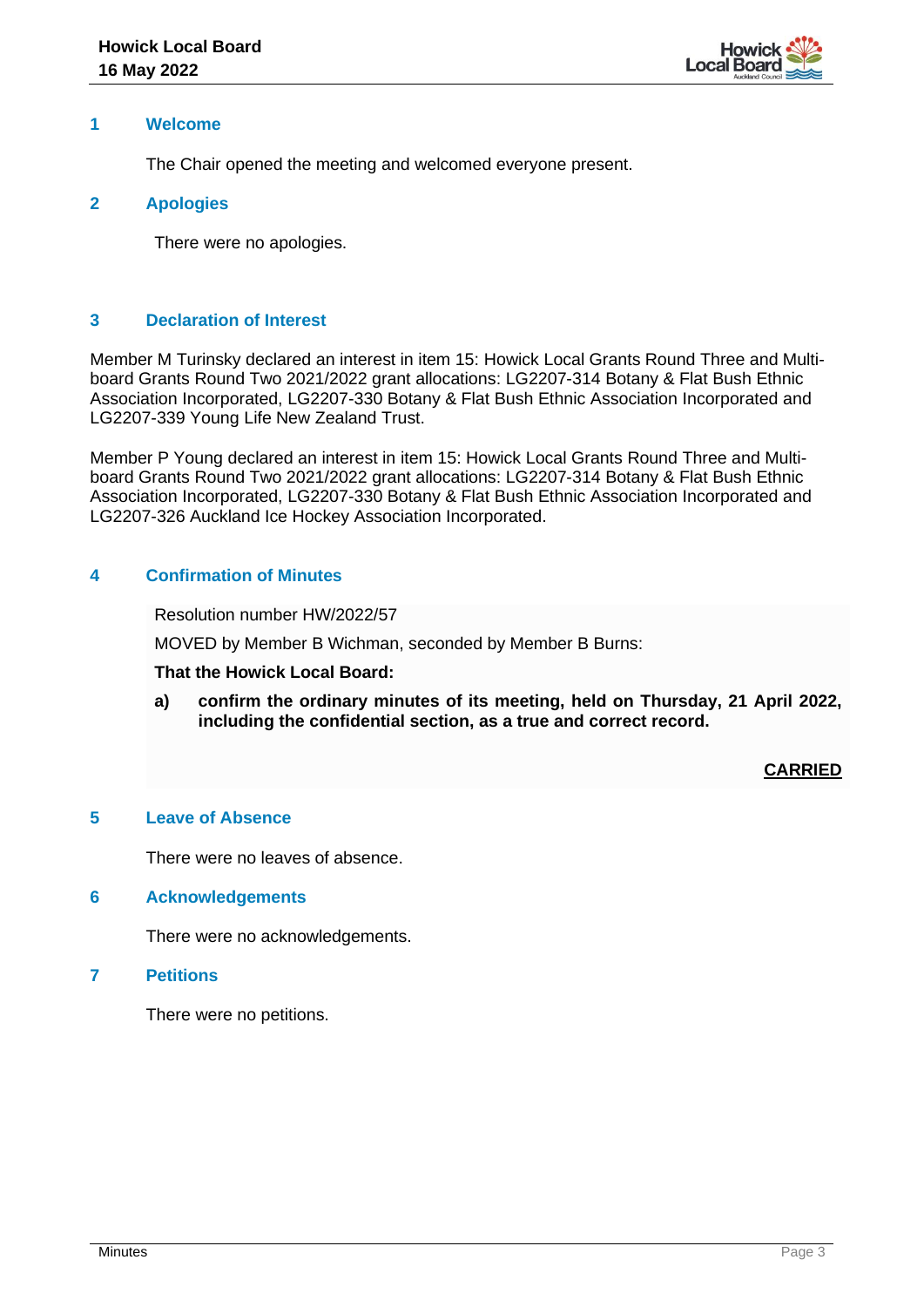#### **8 Deputations**



#### **8.1 Peter Doone**

Resolution number HW/2022/58

MOVED by Member M Turinsky, seconded by Deputy Chairperson J Spiller:

#### **That the Howick Local Board:**

**a) thank Peter Doone for his deputation and attendance.**

#### **Attachments**

A 16 May 2022 Howick Local Board - Gracechurch Drive Submission

# **8.2 Danon Driscoll and Dr Damien Puddle**

Resolution number HW/2022/59

MOVED by Member B Wichman, seconded by Member B Kendall:

#### **That the Howick Local Board:**

**a) thank Danon Driscoll and Dr Damien Puddle for their deputation and attendance.**

#### **CARRIED**

**CARRIED**

#### **Attachments**

A 16 May 2022 Howick Local Board - Parkour Presentation

# **9 Public Forum**

# **9.1 Marin Burgess of Howick and Districts Historical Society Inc.**

Resolution number HW/2022/60

MOVED by Chairperson A White, seconded by Member B Burns:

#### **That the Howick Local Board:**

**a) thank Marin Burgess for their attendance.**

**CARRIED**

# **9.2 Dean Murphy and Thiem Nguyen of Golf New Zealand**

Resolution number HW/2022/61

MOVED by Member B Burns, seconded by Member B Kendall:

#### **That the Howick Local Board:**

**a) Thank Dean Murphy and Thiem Nguyen of Golf New Zealand for their attendance.**

# **CARRIED**

# **Attachments**

A 16 May 2022 - Howick Local Board - Golf New Zealand Request for Auckland Council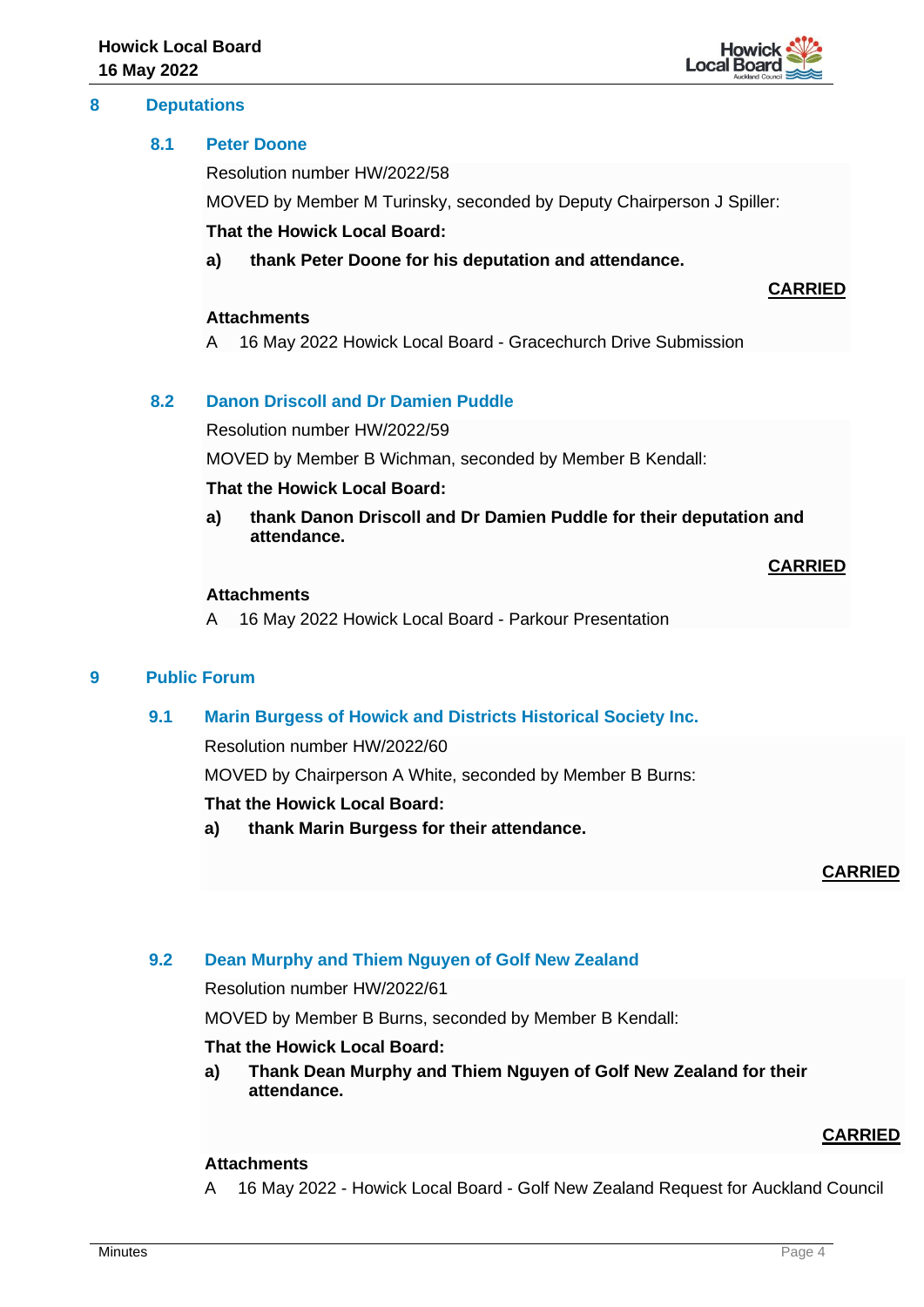

#### **10 Extraordinary Business**

There was no extraordinary business.

#### **11 Governing Body Member update**

Resolution number HW/2022/62

MOVED by Deputy Chairperson J Spiller, seconded by Member B Burns:

# **That the Howick Local Board:**

**a) receive the verbal report from Cr Paul Young.**

#### **CARRIED**

# **12 Chairperson's Report**

Resolution number HW/2022/63

MOVED by Member B Burns, seconded by Member B Kendall:

# **That the Howick Local Board:**

**a) note the chairperson's written report.**

# **CARRIED**

#### **13 Endorsing Business Improvement District (BID) targeted rate grants for 2022/2023**

Resolution number HW/2022/64

MOVED by Member B Burns, seconded by Deputy Chairperson J Spiller:

#### **That the Howick Local Board:**

- **a) recommends to the Governing Body the setting of the targeted rates for inclusion in the Annual Budget 2022/2023 for the following Business Improvement District (BID) programmes:**
	- **i. \$179,390 for Howick Village Association.**
	- **ii. \$545,000 for Greater East Tāmaki Business Association.**

**CARRIED**

#### **14 Howick Local Board Grants Programme 2022/2023**

Resolution number HW/2022/65

MOVED by Chairperson A White, seconded by Member M Turinsky:

#### **That the Howick Local Board:**

**a) adopt the Howick Grants Programme 2022/2023 included as Attachment A to the agenda report.**

# **CARRIED**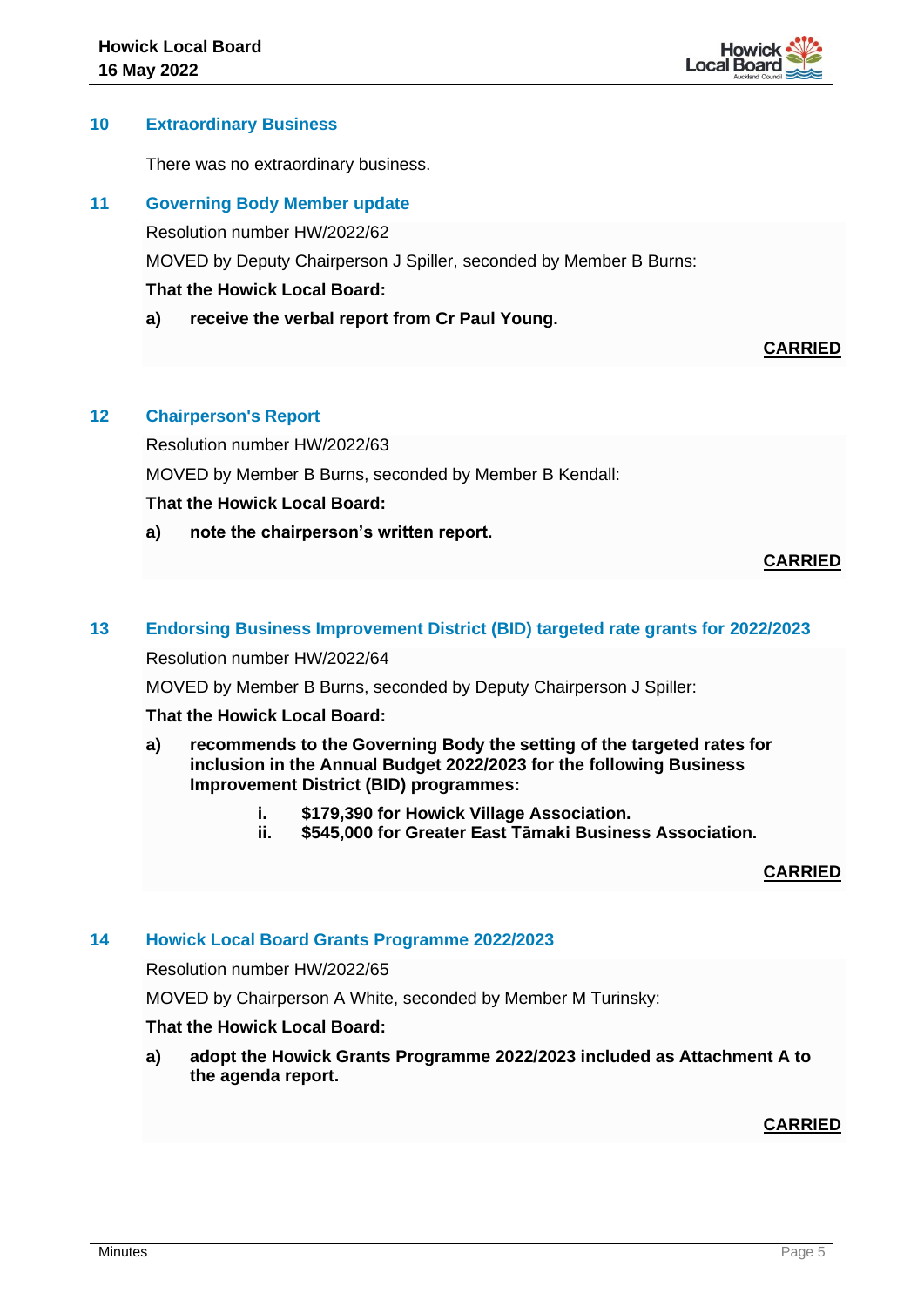

#### **15 Howick Local Grants Round Three and Multi-board Grants Round Two 2021/2022 grant allocations**

# Resolution number HW/2022/66

MOVED by Deputy Chairperson J Spiller, seconded by Member B Burns:

# **That the Howick Local Board:**

**a) agree to fund, part-fund, or decline each application in Howick Local Grants round three 2021/2022 listed in the following table:**

*Table One: Howick Local Grants round three 2021/2022 grant applications*

| <b>Applicatio</b><br>$n$ ID | <b>Organisation</b>                                                                                                                                                                                                                          | <b>Main</b><br>focus           | <b>Requesting</b><br>funding for                                                                                                                                                        | <b>Amount</b><br>requested | <b>Decision</b>                                                                         |
|-----------------------------|----------------------------------------------------------------------------------------------------------------------------------------------------------------------------------------------------------------------------------------------|--------------------------------|-----------------------------------------------------------------------------------------------------------------------------------------------------------------------------------------|----------------------------|-----------------------------------------------------------------------------------------|
| LG2207-<br>326              | <b>Auckland Ice</b><br><b>Hockey</b><br><b>Association</b><br>Incorporated                                                                                                                                                                   | <b>Sport and</b><br>recreation | <b>Towards the</b><br>costs of ice<br>time charges<br>from June<br>2022 to<br>August 2022                                                                                               | \$7,000.00                 | \$1,500.00                                                                              |
| LG2207-<br>348              | <b>The</b><br><b>Institution of</b><br><b>Professional</b><br><b>Engineers</b><br><b>New Zealand</b><br>Incorporated<br><b>The</b><br><b>Institution Of</b><br><b>Professional</b><br><b>Engineers</b><br><b>New Zealand</b><br>Incorporated | <b>Environme</b><br>nt         | <b>Towards the</b><br>costs of the<br><b>Auckland</b><br><b>King Tides</b><br><b>Initiative</b><br><b>Community</b><br><b>CoastSnap</b><br><b>Beach</b><br><b>Monitoring</b>            | \$10,000.00                | \$2,000.00                                                                              |
| LG2207-<br>310              | <b>Botany</b><br><b>Chinese</b><br><b>Association</b><br>Incorporated                                                                                                                                                                        | <b>Communit</b><br>y           | <b>Towards</b><br>venue hire,<br>gratuity,<br>accounting<br>software, tai<br>chi<br>associated<br>costs,<br><b>Dragon Boat</b><br>festival and<br>the Mid-<br>autumn<br><b>Festival</b> | \$15,103.20                | <b>Declined</b>                                                                         |
| LG2207-<br>312              | <b>Botany</b><br><b>Downs</b><br><b>Secondary</b><br><b>College</b>                                                                                                                                                                          | <b>Sport and</b><br>recreation | <b>Towards the</b><br><b>Botany</b><br><b>Downs</b><br><b>Secondary</b><br><b>College</b><br>cricket                                                                                    | \$26,209.28                | \$13,104.64<br><b>Condition of</b><br>grant that<br>community<br>access is<br>provided. |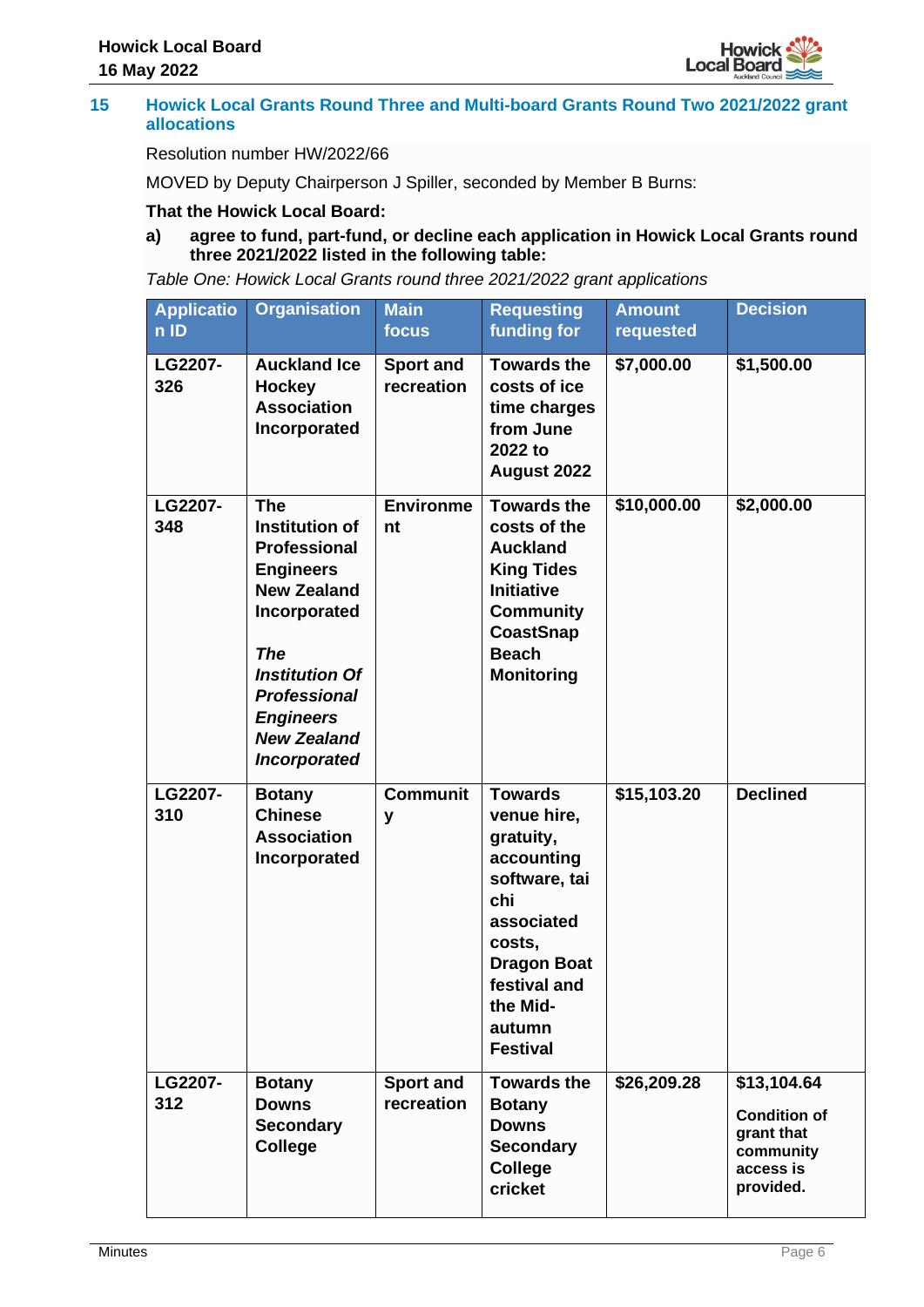

|                |                                                                        |                                | facilities<br>development                                                                                                                                                                                                                                     |             |                                                                                                                                  |
|----------------|------------------------------------------------------------------------|--------------------------------|---------------------------------------------------------------------------------------------------------------------------------------------------------------------------------------------------------------------------------------------------------------|-------------|----------------------------------------------------------------------------------------------------------------------------------|
| LG2207-<br>351 | <b>Chinese</b><br><b>Alliance</b><br><b>Christian</b><br><b>Church</b> | <b>Communit</b><br>y           | <b>Towards the</b><br>cost of<br>venue hire<br>and board<br>games                                                                                                                                                                                             | \$7,360.00  | \$1,000.00                                                                                                                       |
| LG2207-<br>338 | <b>Cockle Bay</b><br><b>School</b>                                     | <b>Communit</b><br>y           | <b>Towards the</b><br>costs of new<br>seats,<br>drinking<br>fountains, a<br>bird bath and<br>the cost of<br>plumbing                                                                                                                                          | \$8,278.00  | <b>Declined</b>                                                                                                                  |
| LG2207-<br>340 | <b>Dance</b><br><b>Therapy NZ</b>                                      | <b>Communit</b><br>y           | <b>Towards the</b><br>delivery of<br>"STARS<br>Pakuranga"<br>workshops<br>between May<br>and<br><b>September</b><br>2022,<br>including<br>venue hire,<br>facilitation,<br>coordination,<br>supervision,<br>client<br>support and<br>liaison, and<br>equipment | \$6,000.00  | \$6,000.00                                                                                                                       |
| LG2207-<br>350 | <b>NEX Group</b><br><b>Limited</b>                                     | <b>Sport and</b><br>recreation | <b>Towards the</b><br>cost of gym<br>equipment                                                                                                                                                                                                                | \$26,499.00 | <b>Declined</b>                                                                                                                  |
| LG2207-<br>329 | <b>East Skate</b><br><b>Club</b><br>Incorporated                       | <b>Sport and</b><br>recreation | <b>Towards the</b><br>costs of<br>skateboardin<br>g lessons,<br>including<br>coordination<br>and<br>coaching<br>fees, salary                                                                                                                                  | \$24,400.00 | \$10,000.00<br><b>Towards trailer</b><br>and equipment.<br><b>Suggestion that</b><br>the Howick LB<br>logo on side of<br>trailer |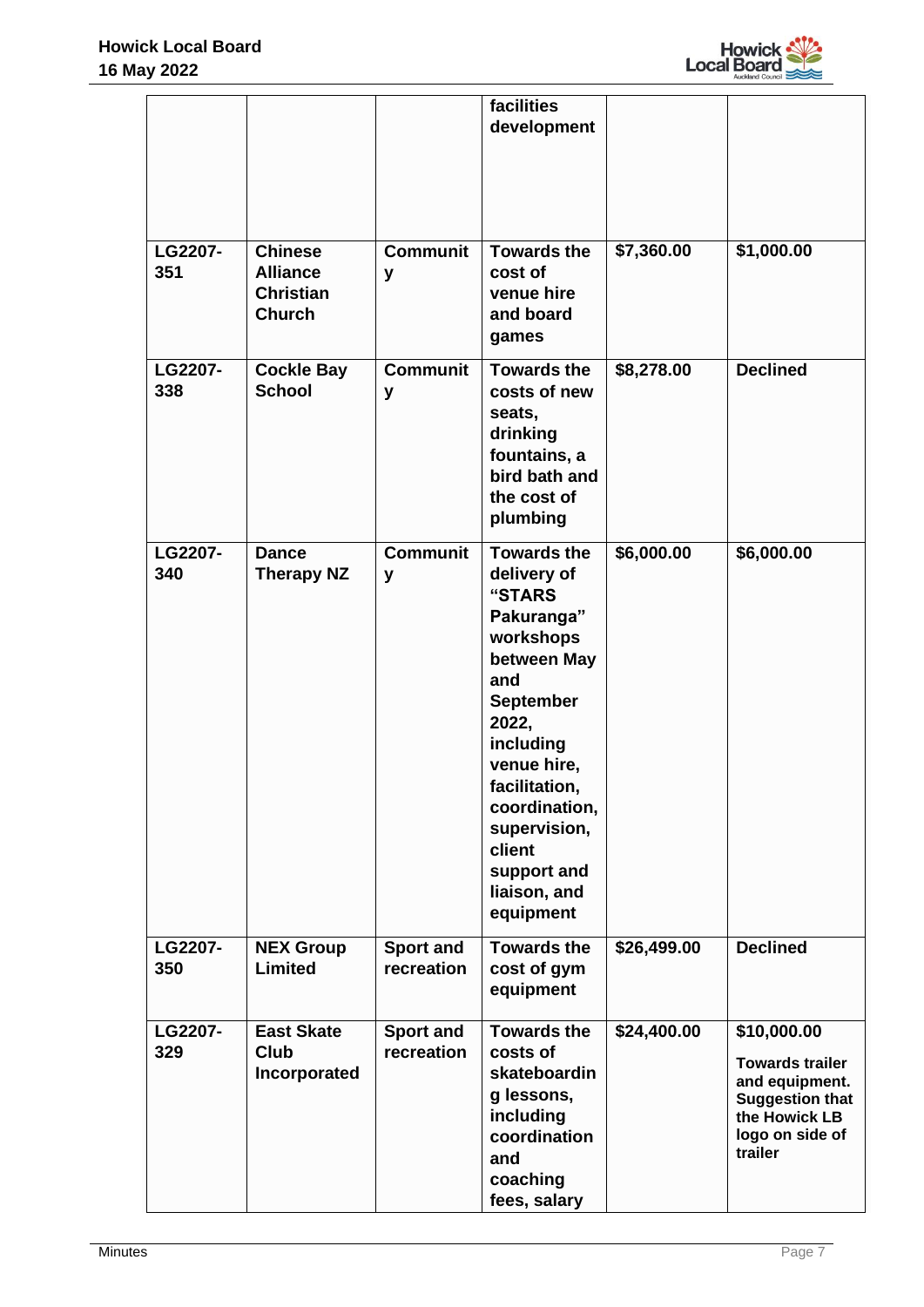

|                |                                                                                         |                                    | costs and a<br>trailer                                                                                                       |             |                                                      |
|----------------|-----------------------------------------------------------------------------------------|------------------------------------|------------------------------------------------------------------------------------------------------------------------------|-------------|------------------------------------------------------|
| LG2207-<br>345 | <b>Harlequin</b><br><b>Music</b><br><b>Theatre</b><br>Incorporated                      | <b>Arts and</b><br>culture         | <b>Towards</b><br>front of<br>house<br>curtains and<br>stage<br>curtains                                                     | \$14,288.00 | \$7,144.00                                           |
| LG2207-<br>332 | The Howick &<br><b>Districts</b><br><b>Historical</b><br><b>Society</b><br>Incorporated | <b>Historic</b><br><b>Heritage</b> | <b>Towards the</b><br>cost of<br>replacing<br>gutters and<br>upgrading<br><b>Bell House</b><br>and Barn                      | \$28,502.70 | \$6,490.70                                           |
| LG2207-<br>307 | <b>Howick 175th</b><br>Anniversary<br><b>Charitable</b><br><b>Trust</b>                 | <b>Historic</b><br><b>Heritage</b> | <b>Towards the</b><br>cost of the<br>175th<br>anniversary<br>of Howick<br>celebrations                                       | \$50,000.00 | \$50,000.00                                          |
| LG2207-<br>344 | <b>Howick</b><br><b>Bowling Club</b><br>Incorporated                                    |                                    | <b>Towards the</b><br>cost of four<br>air<br>conditioning<br>units for the<br><b>Howick</b><br><b>Bowling</b><br><b>Club</b> | \$11,200.00 | \$10,600.00<br>For two air<br>conditioning<br>units. |
| LG2207-<br>335 | <b>Howick</b><br><b>Primary</b><br><b>School</b>                                        | <b>Environme</b><br>nt             | Towards a<br>timber plinth<br>for the<br><b>Howick</b><br>Primary<br><b>School water</b><br>tank                             | \$5,000.00  | \$2,500.00                                           |
| LG2207-<br>325 | <b>Howick</b><br><b>Squash Club</b><br>Incorporated                                     | <b>Sport and</b><br>recreation     | <b>Towards</b><br>continued<br>renovation of<br>the Howick<br><b>Squash Club</b><br>restrooms                                | \$11,000.00 | \$5,000.00                                           |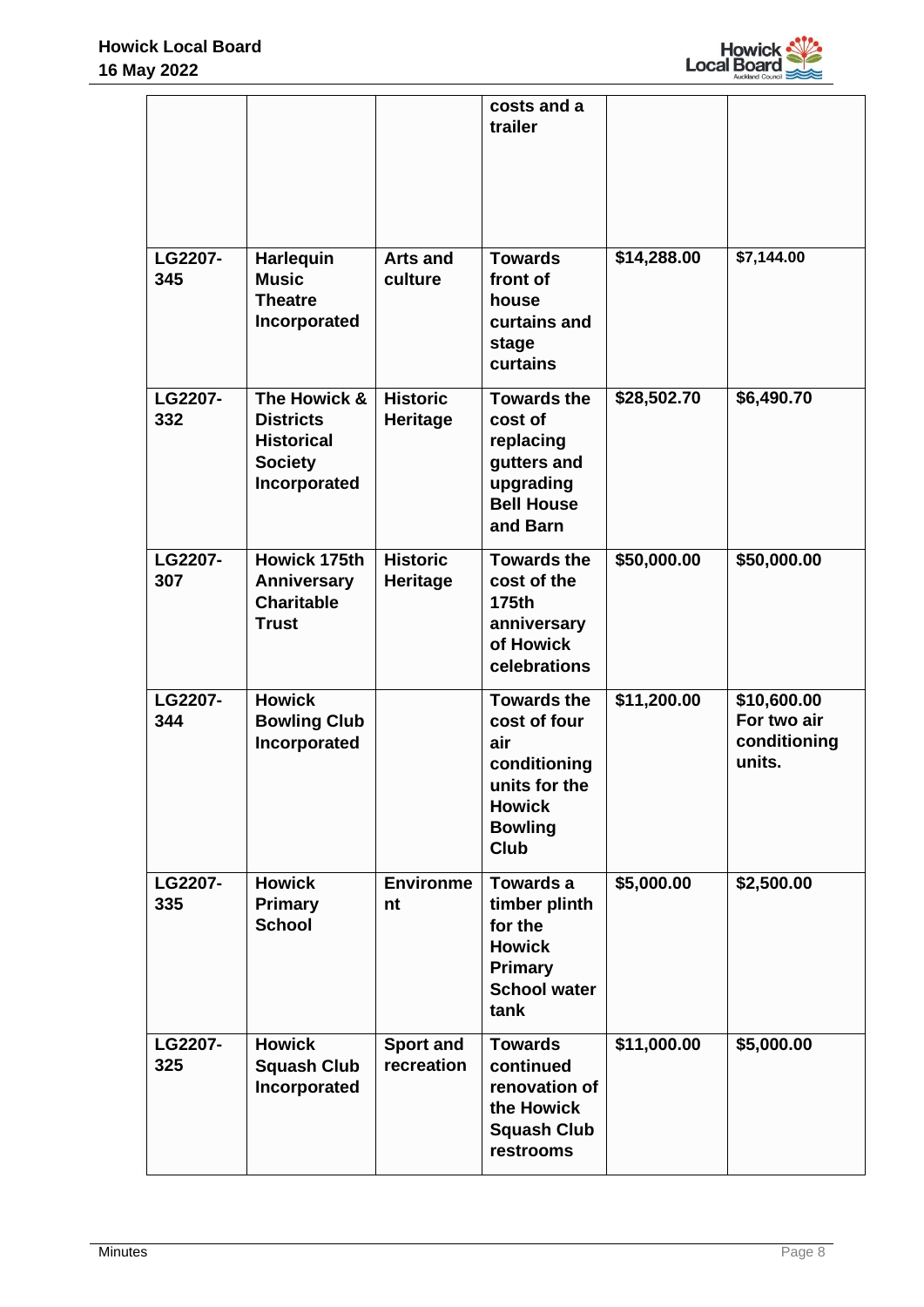

| LG2207-<br>321 | <b>Howick</b><br><b>Tourism Inc</b><br>known as<br><b>East</b><br><b>Auckland</b><br><b>Tourism</b> | <b>Communit</b><br>y       | <b>Towards six</b><br>months<br>remuneratio<br>n of the<br><b>Howick</b><br><b>Tourism</b><br>coordinator                                | \$5,000.00  | <b>Declined</b> |
|----------------|-----------------------------------------------------------------------------------------------------|----------------------------|------------------------------------------------------------------------------------------------------------------------------------------|-------------|-----------------|
| LG2207-<br>324 | <b>Howick</b><br><b>Tourism</b><br>Incorporated                                                     | <b>Arts and</b><br>culture | <b>Towards the</b><br>lighting<br>activation of<br>the East<br><b>Auckland Art</b><br><b>Trail</b>                                       | \$5,000.00  | \$5,000.00      |
| LG2207-<br>323 | <b>Howick</b><br><b>Tourism</b><br>Incorporated                                                     | <b>Communit</b><br>y       | <b>Towards</b><br>marking<br>costs of the<br><b>East</b><br><b>Auckland</b><br><b>Tourism</b><br>social media                            | \$3,420.00  | <b>Declined</b> |
| LG2207-<br>322 | <b>Howick</b><br><b>Tourism</b><br>Incorporated                                                     | <b>Arts and</b><br>culture | <b>Towards the</b><br>ongoing<br>costs of<br>website<br>maintenance                                                                      | \$2,400.00  | <b>Declined</b> |
| LG2207-<br>306 | <b>Howick</b><br><b>Village</b><br><b>Association</b><br>Incorporated                               | <b>Communit</b><br>y       | <b>Towards the</b><br>costs of<br><b>CCTV</b><br>maintenance<br>and upgrade<br>of cameras                                                | \$22,408.00 | \$11,204.00     |
| LG2207-<br>317 | Independent<br>Living<br><b>Charitable</b><br><b>Trust</b>                                          | <b>Communit</b><br>y       | <b>Towards</b><br>venue hire,<br>gratuity,<br>food,<br>administratio<br>n and<br>stationary                                              | \$3,950.00  | \$1,500.00      |
| LG2207-<br>313 | <b>Libretto Trust</b>                                                                               | <b>Arts and</b><br>culture | <b>Towards the</b><br>cost of<br>sound and<br>lighting hire<br>for The<br>Sound of<br><b>Music</b><br><b>Childrens</b><br><b>Theater</b> | \$1,499.62  | \$400.00        |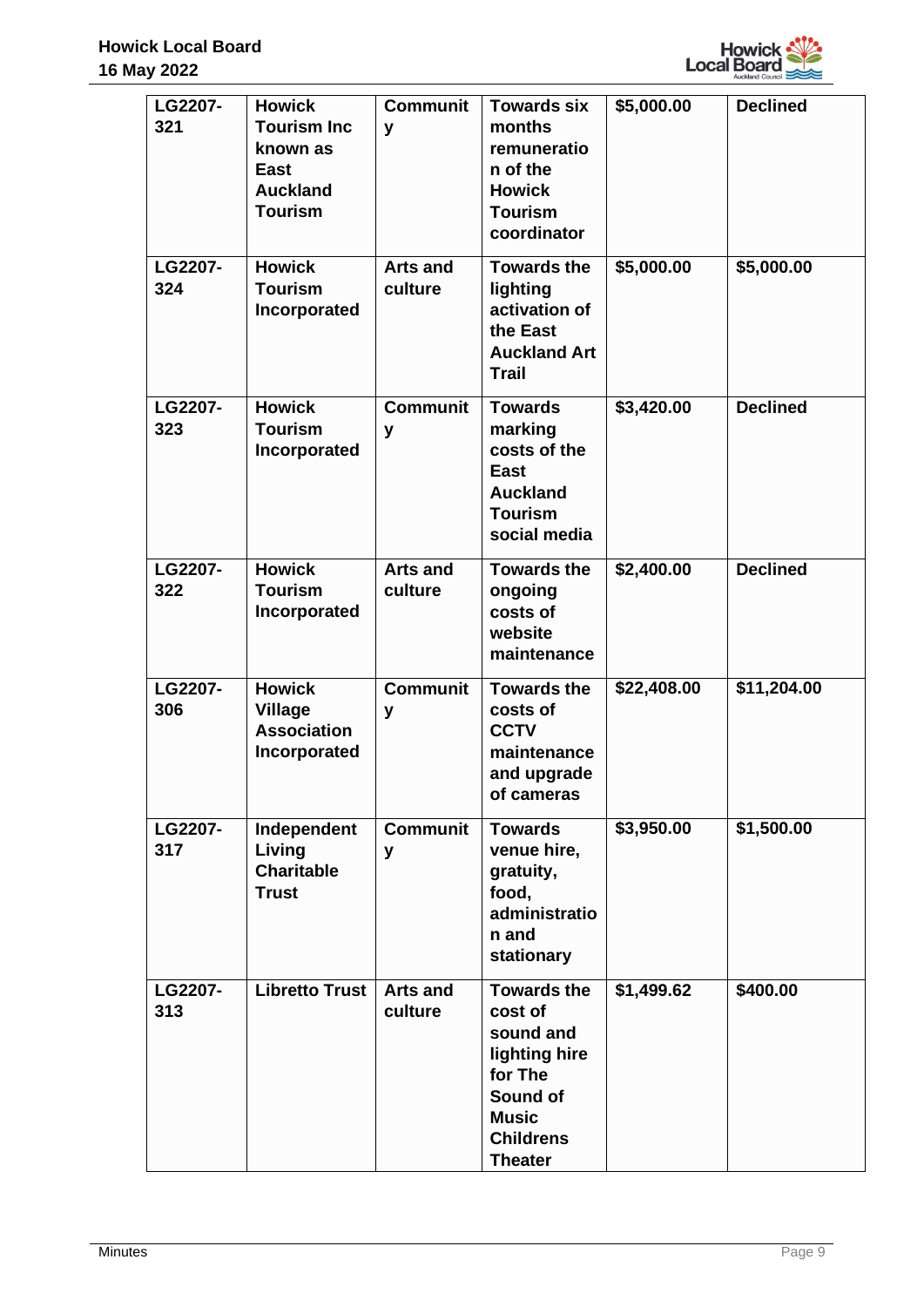

|                |                                                                                                                 |                                | performance<br>S                                                                                                            |             |                 |
|----------------|-----------------------------------------------------------------------------------------------------------------|--------------------------------|-----------------------------------------------------------------------------------------------------------------------------|-------------|-----------------|
| LG2207-<br>319 | <b>New Zealand</b><br><b>Love Dance</b><br><b>Association</b><br>Incorporated                                   | <b>Arts and</b><br>culture     | <b>Towards the</b><br>costs of<br>studio hire,<br>training/chor<br>eography<br>fees,<br>administratio<br>n and<br>promotion | \$10,260.00 | <b>Declined</b> |
| LG2207-<br>343 | Pakuranga<br><b>Athletic Club</b><br>Incorporated                                                               | <b>Sport and</b><br>recreation | <b>Towards a</b><br>defibrillator,<br>pediatric<br>pads and<br>first aid kits                                               | \$3,750.00  | \$3,750.00      |
| LG2207-<br>308 | <b>Radiant</b><br><b>Communities</b><br><b>Care Trust</b><br><b>NZ</b>                                          | <b>Communit</b><br>y           | <b>Towards</b><br>costs of<br>personally<br>and<br>emotionally<br>fulfilled<br>women and<br>communities<br>project          | \$10,000.00 | <b>Declined</b> |
| LG2207-<br>342 | <b>Rainbow</b><br><b>Celebrating</b><br><b>Life Trust</b>                                                       | <b>Communit</b><br>У           | <b>Towards the</b><br>cost of<br>venue hire,<br>choreograph<br>er and<br>insurance for<br>the Dancing<br><b>Wonders</b>     | \$3,000.00  | \$1,543.00      |
| LG2207-<br>320 | <b>South East</b><br><b>Auckland</b><br><b>Senior</b><br><b>Citizens'</b><br><b>Association</b><br>Incorporated | <b>Communit</b><br>y           | <b>Towards the</b><br>costs of<br><b>Diwali</b><br>celebrations                                                             | \$7,000.00  | <b>Declined</b> |
| LG2207-<br>309 | <b>Te Tuhi</b><br>Contemporar<br>y Art Trust                                                                    | <b>Communit</b><br>y           | <b>Towards the</b><br>cost of<br>materials,<br>installation<br>and artist<br>fees for the                                   | \$3,581.50  | <b>Declined</b> |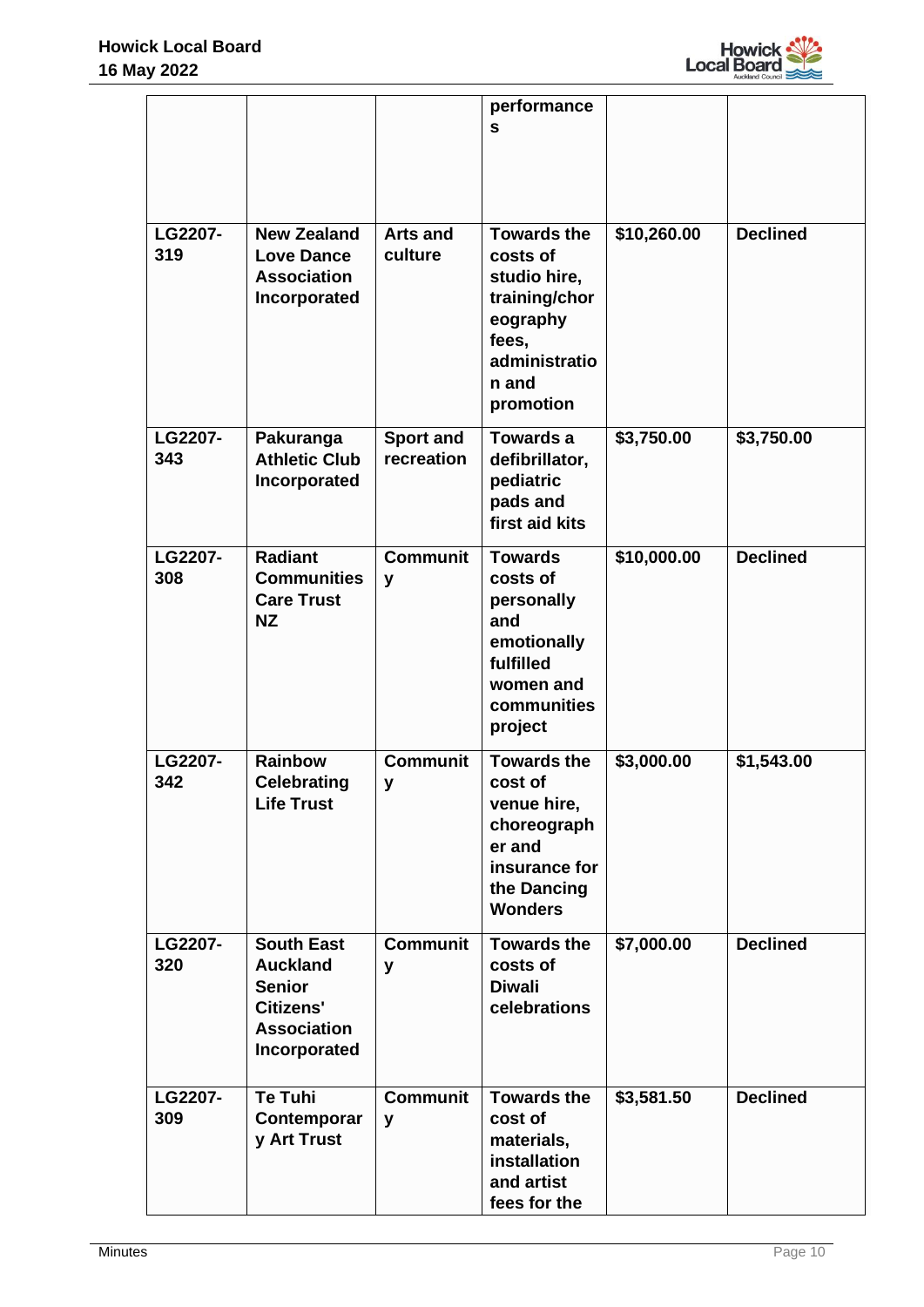

|                |                                                                            |                            | Pātaka Kai<br>project                                                                                               |              |                 |
|----------------|----------------------------------------------------------------------------|----------------------------|---------------------------------------------------------------------------------------------------------------------|--------------|-----------------|
| LG2207-<br>305 | The Toy<br>Library<br><b>Howick and</b><br>Pakuranga<br>Incorporated       | <b>Communit</b><br>y       | <b>Towards one</b><br>year's rent at<br>the Howick<br>Presbyterian<br>Church, 11<br><b>Vincent</b><br><b>street</b> | \$6,000.00   | \$4,500.00      |
| LG2207-<br>304 | <b>The Uxbridge</b><br><b>Community</b><br><b>Projects</b><br>Incorporated | <b>Arts and</b><br>culture | <b>Towards the</b><br>costs of 40<br>artists,<br>advertising<br>and decal for<br>the<br>"#HowickPro<br>ject40".     | \$17,408.00  | <b>Declined</b> |
| LG2207-<br>331 | Youthline<br><b>Auckland</b><br><b>Charitable</b><br><b>Trust</b>          | <b>Communit</b><br>y       | <b>Towards a</b><br>contribution<br>towards the<br>2022 Howick<br>Youthline<br>budget                               | \$7,500.00   | \$3,750.00      |
| <b>Total</b>   |                                                                            |                            |                                                                                                                     | \$363,017.30 | \$146,986.34    |

# **CARRIED**

Resolution number HW/2022/67

MOVED by Deputy Chairperson J Spiller, seconded by Member B Burns:

# **That the Howick Local Board:**

**b) agree to fund, part-fund, or decline each application in Howick Local Grants round three 2021/2022 listed in the following table:**

| <b>Applicatio</b><br>$n$ ID | <b>Organisation</b>                                                                  | <b>Main</b><br>focus | <b>Requesting</b><br>funding for                                              | <b>Amount</b><br>requested | <b>Decision</b> |
|-----------------------------|--------------------------------------------------------------------------------------|----------------------|-------------------------------------------------------------------------------|----------------------------|-----------------|
| LG2207-<br>314              | <b>Botany &amp; Flat</b><br><b>Bush Ethnic</b><br><b>Association</b><br>Incorporated | <b>Communit</b><br>۷ | <b>Towards</b><br>venue hire<br>and trainer<br>fee costs for<br><b>Taichi</b> | \$3,680.00                 | \$1,500.00      |
| LG2207-<br>330              | <b>Botany &amp; Flat</b><br><b>Bush Ethnic</b><br><b>Association</b><br>Incorporated | <b>Communit</b><br>v | <b>Towards</b><br>venue hire,<br>sound and<br>video costs,<br>transportatio   | \$6,498.00                 | \$3,249.00      |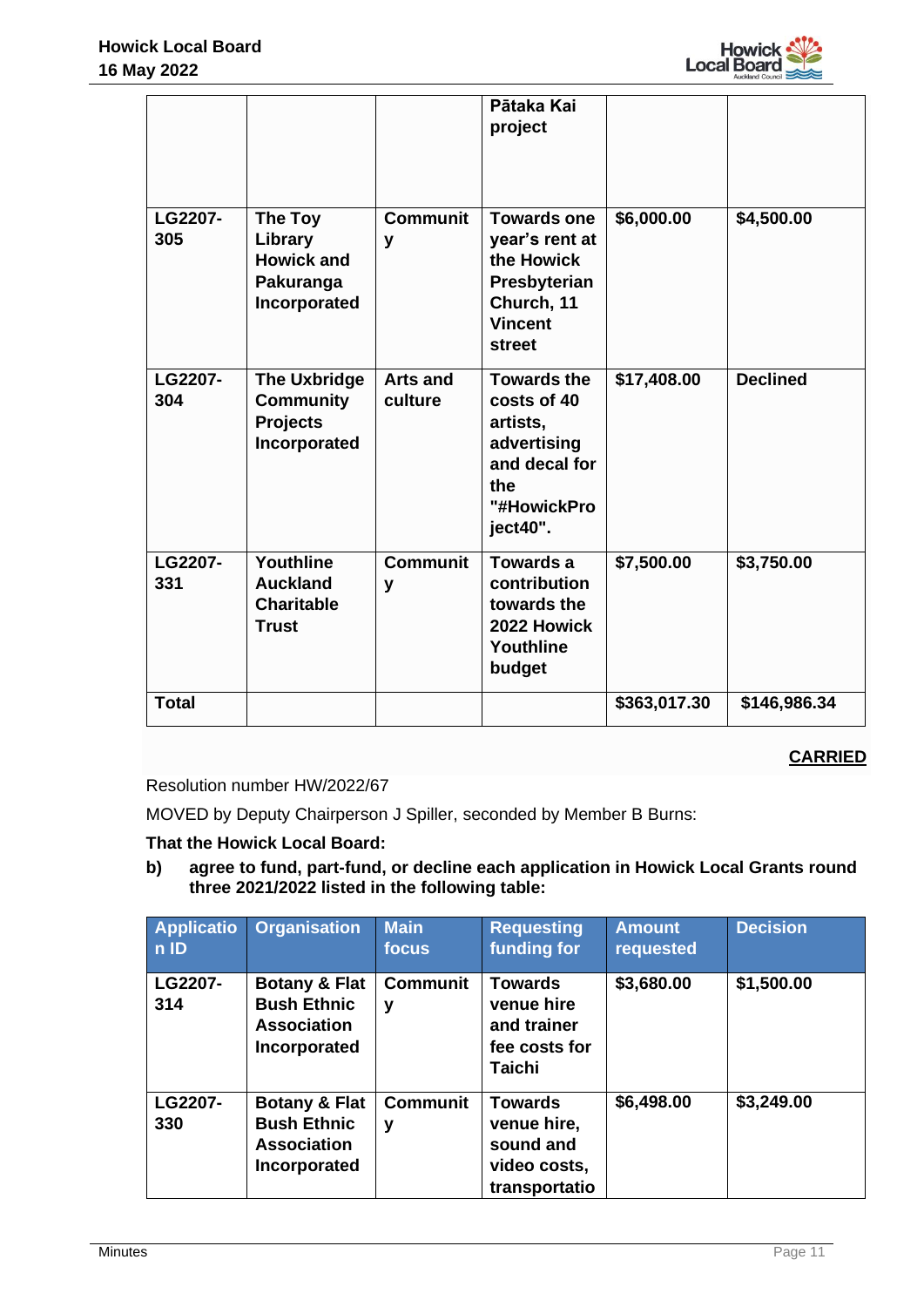

|              |  | n, flags and<br>name cards |             |            |
|--------------|--|----------------------------|-------------|------------|
| <b>Total</b> |  |                            | \$10,178.00 | \$4,749.00 |

Member P Young and M Turinsky declared an interest in these items and did not vote

**CARRIED**

Resolution number HW/2022/68

MOVED by Chairperson A White, seconded by Member D Collings:

#### **That the Howick Local Board:**

**c) agree to defer the decision on Application ID LG2207- 339 Young Life New Zealand Trust Community towards costs of the Young Life New Zealand Trust 9 Week Programme \$36,949.50 to the 20 June 2022 meeting.**

| <b>Applicatio</b><br>nID | <b>Organisation</b>                | <b>Main</b><br>focus | <b>Requesting</b><br>funding for                                                  | <b>Amount</b><br>requested | <b>Decision</b>                                                                                              |
|--------------------------|------------------------------------|----------------------|-----------------------------------------------------------------------------------|----------------------------|--------------------------------------------------------------------------------------------------------------|
| LG2207-<br>339           | Young Life<br>New Zealand<br>Trust | Community            | Towards<br>costs of the<br>Young Life<br>New Zealand<br>Trust 9 Week<br>Programme | \$36,949.50                | Deferred<br>Request further<br>expenditure<br>evidence and an<br>outline of costs<br>of 9-week<br>programme. |
| <b>Total</b>             |                                    |                      |                                                                                   | \$36,949.50                | \$0.00                                                                                                       |

Member M Turinsky declared an interest in this item and did not vote.

Resolution number HW/2022/69

MOVED by Deputy Chairperson J Spiller, seconded by Member B Burns:

#### **That the Howick Local Board:**

**d) agree to fund, part-fund, or decline each application in Multi-board Grants round two 2021/2022 listed in the following table:** 

*Table Two: Multi-board Grants round two 2021/2022 grant applications*

| <b>Applicatio</b><br>$n$ ID | <b>Organisatio</b><br>n                                      | <b>Main focus</b> | <b>Requesting</b><br>funding for                                                                                                                                           | <b>Amount</b><br>requested | <b>Eligibility</b> |
|-----------------------------|--------------------------------------------------------------|-------------------|----------------------------------------------------------------------------------------------------------------------------------------------------------------------------|----------------------------|--------------------|
| MB2022-<br>240              | Age<br><b>Concern</b><br><b>Auckland</b><br>Incorporate<br>d | <b>Community</b>  | <b>Towards</b><br>delivering<br>specialized<br><b>Asian services</b><br>to Chinese,<br><b>Korean and</b><br>Japanese<br>people aged 65<br>and older<br>across<br>Auckland. | \$30,000.00                | \$4,000.00         |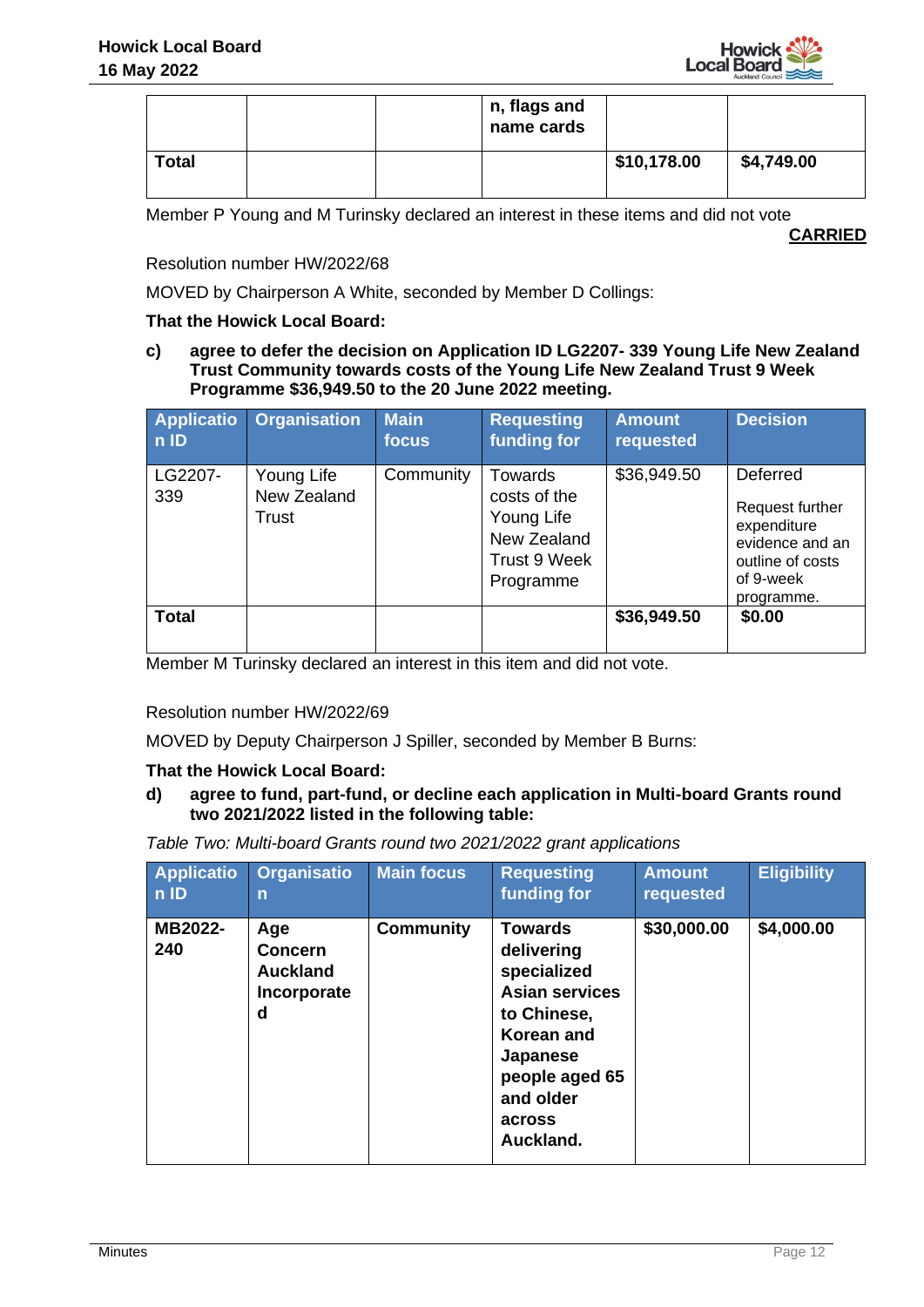

| MB2022-<br>216 | <b>Assistance</b><br>Dogs NZ<br><b>Trust</b>          | <b>Community</b> | <b>Towards</b><br>wages of<br>puppy<br>development<br>advisor and<br>client<br>instructor in<br><b>Auckland</b><br>(June 2022 -<br><b>December</b><br>2022)                                                                                                          | \$24,000.00  | <b>Declined</b> |
|----------------|-------------------------------------------------------|------------------|----------------------------------------------------------------------------------------------------------------------------------------------------------------------------------------------------------------------------------------------------------------------|--------------|-----------------|
| MB2022-<br>220 | <b>Bellyful New</b><br><b>Zealand</b><br><b>Trust</b> | <b>Community</b> | <b>Towards meal</b><br>production,<br>volunteer<br>support, and<br>delivery costs<br>in Auckland<br>(June 2022 -<br><b>December</b><br>2023)                                                                                                                         | \$46,500.00  | \$2,000.00      |
| MB2022-<br>236 | <b>Big Buddy</b><br><b>Mentoring</b><br><b>Trust</b>  | <b>Community</b> | <b>Towards</b><br>operational<br>costs (such as<br>wages, rent,<br>transport,<br>equipment) to<br>recruit<br>volunteer<br>mentors for<br>young boys<br>with no father<br>in their lives in<br><b>Auckland</b><br>(September<br>$2022 -$<br><b>September</b><br>2023) | \$160,000.00 | \$3,000.00      |
| MB2022-<br>234 | Fiji Girmit<br><b>Foundation</b>                      | <b>Community</b> | <b>Towards the</b><br><b>Girmit musical</b><br>festival and<br><b>Girmit seniors</b><br>recognition<br>event in<br>Mangere.                                                                                                                                          | \$36,000.00  | <b>Declined</b> |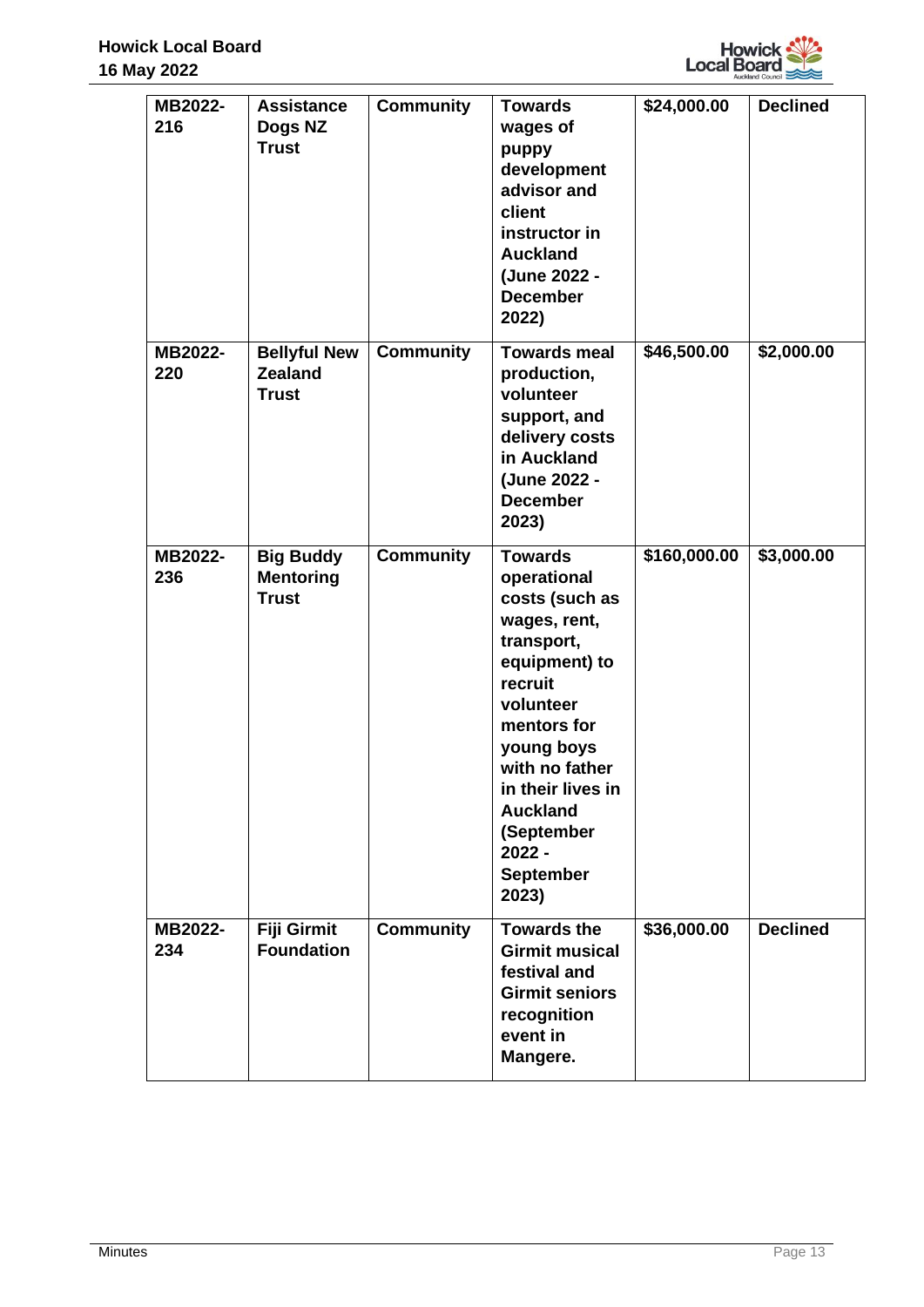

| MB2022-<br>255 | <b>Habitat for</b><br><b>Humanity</b><br><b>Northern</b><br><b>Region</b><br><b>Limited</b> | <b>Community</b>               | <b>Towards</b><br>healthy homes<br><b>interventions</b><br>and winter<br>warmer<br>essentials from<br><b>June 2022 to</b><br><b>August 2022.</b>                                           | \$22,500.00 | <b>Declined</b> |
|----------------|---------------------------------------------------------------------------------------------|--------------------------------|--------------------------------------------------------------------------------------------------------------------------------------------------------------------------------------------|-------------|-----------------|
| MB2022-<br>203 | <b>Howick</b><br>Pakuranga<br>Youth<br>Academy                                              | <b>Sport and</b><br>recreation | <b>Towards gym</b><br>equipment and<br>purchase of<br>van in<br>Pakuranga<br>Heights.                                                                                                      | \$52,000.00 | <b>Declined</b> |
| MB2022-<br>248 | <b>KidsCan</b><br><b>Charitable</b><br><b>Trust</b>                                         | <b>Community</b>               | <b>Towards items</b><br>to deliver the<br><b>KidsCan</b><br>programme in<br>schools and<br>early<br>childhood<br>centres in<br><b>Auckland</b><br>(June 2022 -<br><b>December</b><br>2022) | \$64,500.00 | \$1,000.00      |
| MB2022-<br>210 | <b>LifeKidz</b><br><b>Trust</b>                                                             | <b>Community</b>               | <b>Towards</b><br>sensory/play<br>equipment and<br>support worker<br>wages.                                                                                                                | \$25,000.00 | \$1,000.00      |
| MB2022-<br>237 | <b>Pet Refuge</b><br><b>New</b><br><b>Zealand</b><br><b>Charitable</b><br><b>Trust</b>      | <b>Community</b>               | <b>Towards</b><br>administration<br>costs for the<br><b>Pet Refuge</b><br>shelter in<br><b>Rosedale</b><br><b>Auckland</b><br>(June 2022 -<br><b>December</b><br>2022)                     | \$29,000.00 | <b>Declined</b> |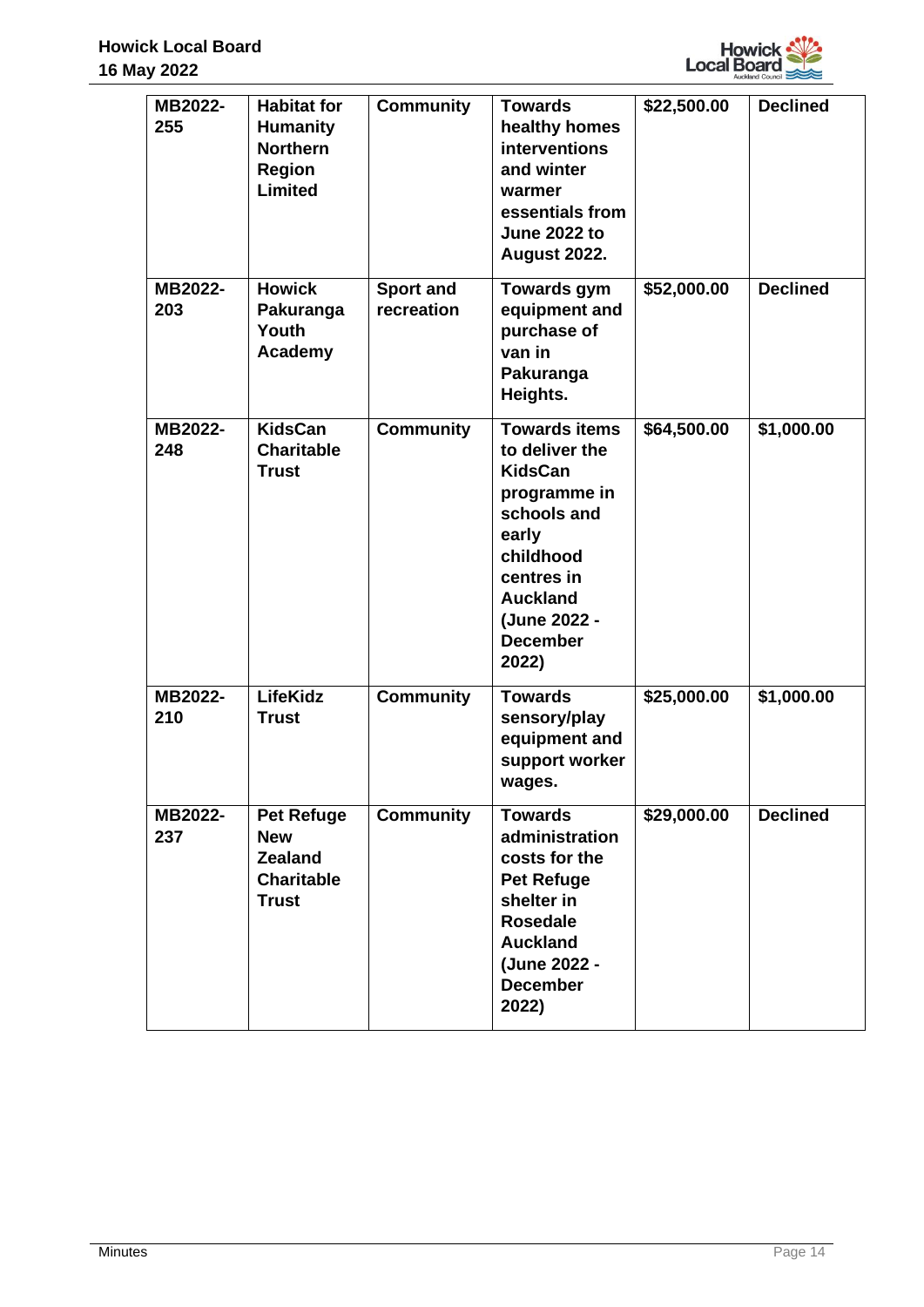

| MB2022-<br>204 | <b>The</b><br><b>Auckland</b><br><b>Association</b><br>Incorporate<br>$\mathbf d$                             | <b>Sport and</b><br>recreation | <b>Towards</b><br>ongoing<br>operating<br>expenses for<br>facilitating<br>softball<br>leagues and<br>tournaments in<br>the Auckland<br><b>Region from</b><br><b>July 2022 to</b><br><b>December</b><br>2022.                                              | \$45,000.00 | <b>Declined</b> |
|----------------|---------------------------------------------------------------------------------------------------------------|--------------------------------|-----------------------------------------------------------------------------------------------------------------------------------------------------------------------------------------------------------------------------------------------------------|-------------|-----------------|
| MB2022-<br>239 | <b>The</b><br><b>Operating</b><br><b>Theatre</b><br>Trust t/a Tim<br><b>Bray</b><br><b>Theatre</b><br>Company | <b>Arts and</b><br>culture     | <b>Towards Gift a</b><br><b>Seat funding</b><br>for 2,700<br>children to<br>attend The<br><b>Whale Rider in</b><br>their local area<br>for free<br>(September<br>$2022 -$<br><b>December</b><br>2022)                                                     | \$74,943.00 | <b>Declined</b> |
| MB2022-<br>215 | <b>The Reading</b><br><b>Revolution</b>                                                                       | <b>Community</b>               | <b>Towards</b><br>wages of the<br>manager<br>delivering the<br>"Readers<br><b>Leaders</b><br>programme"                                                                                                                                                   | \$44,000.00 | <b>Declined</b> |
| MB2022-<br>229 | <b>The StarJam</b><br><b>Charitable</b><br><b>Trust</b>                                                       | <b>Community</b>               | <b>Towards the</b><br>workshops<br>costs of tutor<br>fees, venue<br>hire, tutor and<br>volunteer<br>training,<br>regional<br>programme<br>coordinator's<br>salary and<br>equipment<br>between 1st<br><b>June 2022 to</b><br><b>31st December</b><br>2022. | \$54,000.00 | \$1,000.00      |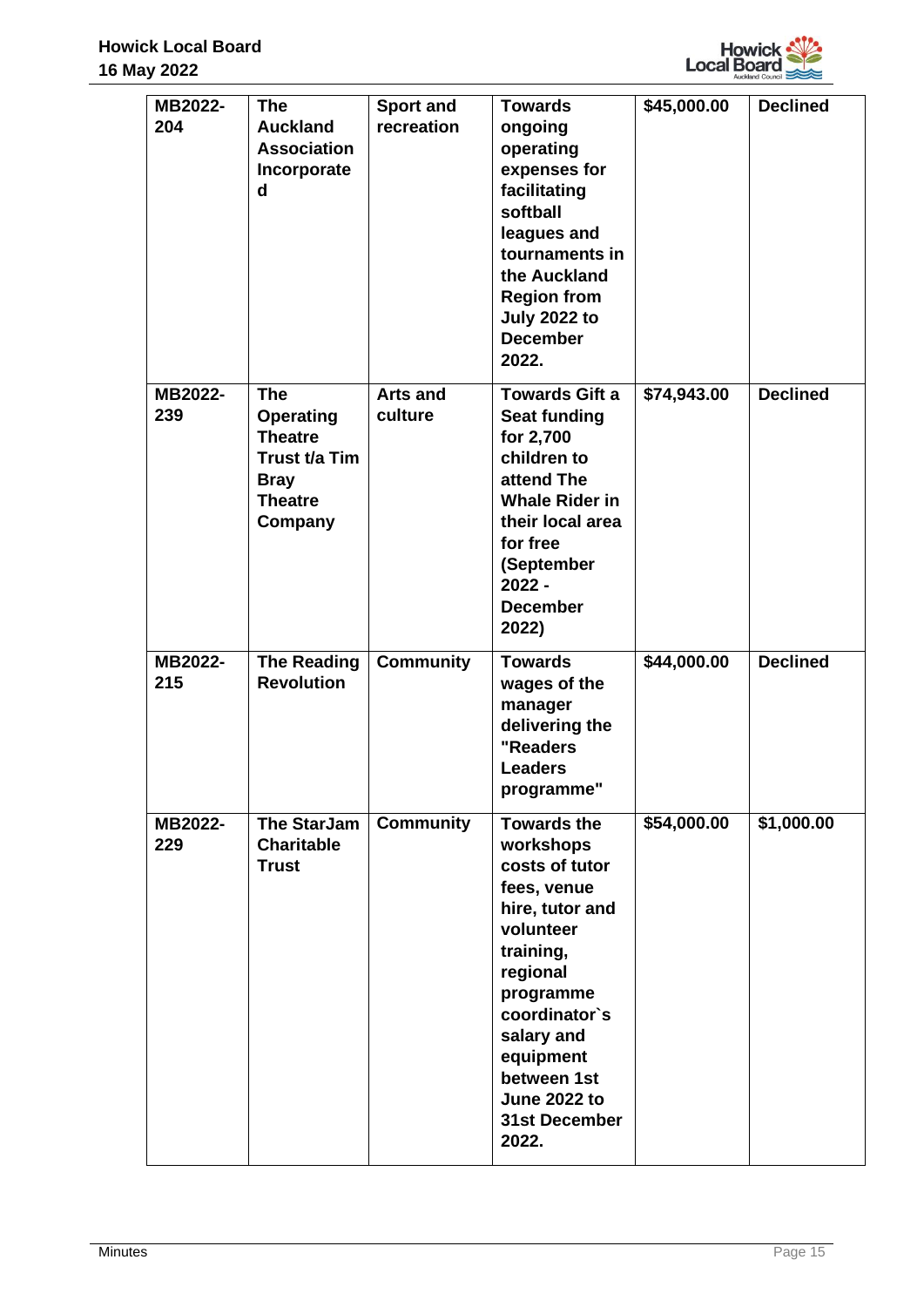

| MB2022-<br>219 | Young<br><b>Workers</b><br><b>Resource</b><br><b>Centre</b> | <b>Community</b> | <b>Towards</b><br>education<br>coordinator<br>wages and<br>mileage from<br>June 2022 -<br><b>March 2023</b> | \$14,000.00  | <b>Declined</b> |
|----------------|-------------------------------------------------------------|------------------|-------------------------------------------------------------------------------------------------------------|--------------|-----------------|
| <b>Total</b>   |                                                             |                  |                                                                                                             | \$721,443.00 | \$12,000.00     |

# **CARRIED**

At 7.34pm Member Turinsky disconnected due to internet issues.

# **16 Draft Auckland golf investment plan**

Resolution number HW/2022/70

MOVED by Member D Collings, seconded by Chairperson A White:

**That the Howick Local Board:**

- **a) does not support the draft Auckland golf investment plan and requests that the status quo remains.**
- **b) requests that Auckland council restarts the process to prepare a draft Auckland golf investment plan with sufficient collaboration with Golf New Zealand.**

**CARRIED**

#### **17 Auckland Council's Quarterly Performance Report: Howick Local Board for quarter three 2021/2022**

Resolution number HW/2022/71

MOVED by Deputy Chairperson J Spiller, seconded by Member B Kendall:

#### **That the Howick Local Board:**

- **a) receive the performance report for quarter three ending 31 March 2022.**
- **b) approve funding granted to the Pakuranga Rotary Club of \$30,000 (ID 329 Event partnership fund Howick) remain with the group so that the event can be undertaken in 2023.**
- **c) approve the reallocation of \$40,400 underspent budget towards the following activities:**
	- **i. ID 244 Community Grants Howick (Customer and Community Services Work Programme) - \$39,650.00**
	- **ii. ID 664 Pest Free Howick (Infrastructure and Environmental Services Work Programme) - \$750.00 for the Cascades Stream clean-up project**

**CARRIED**